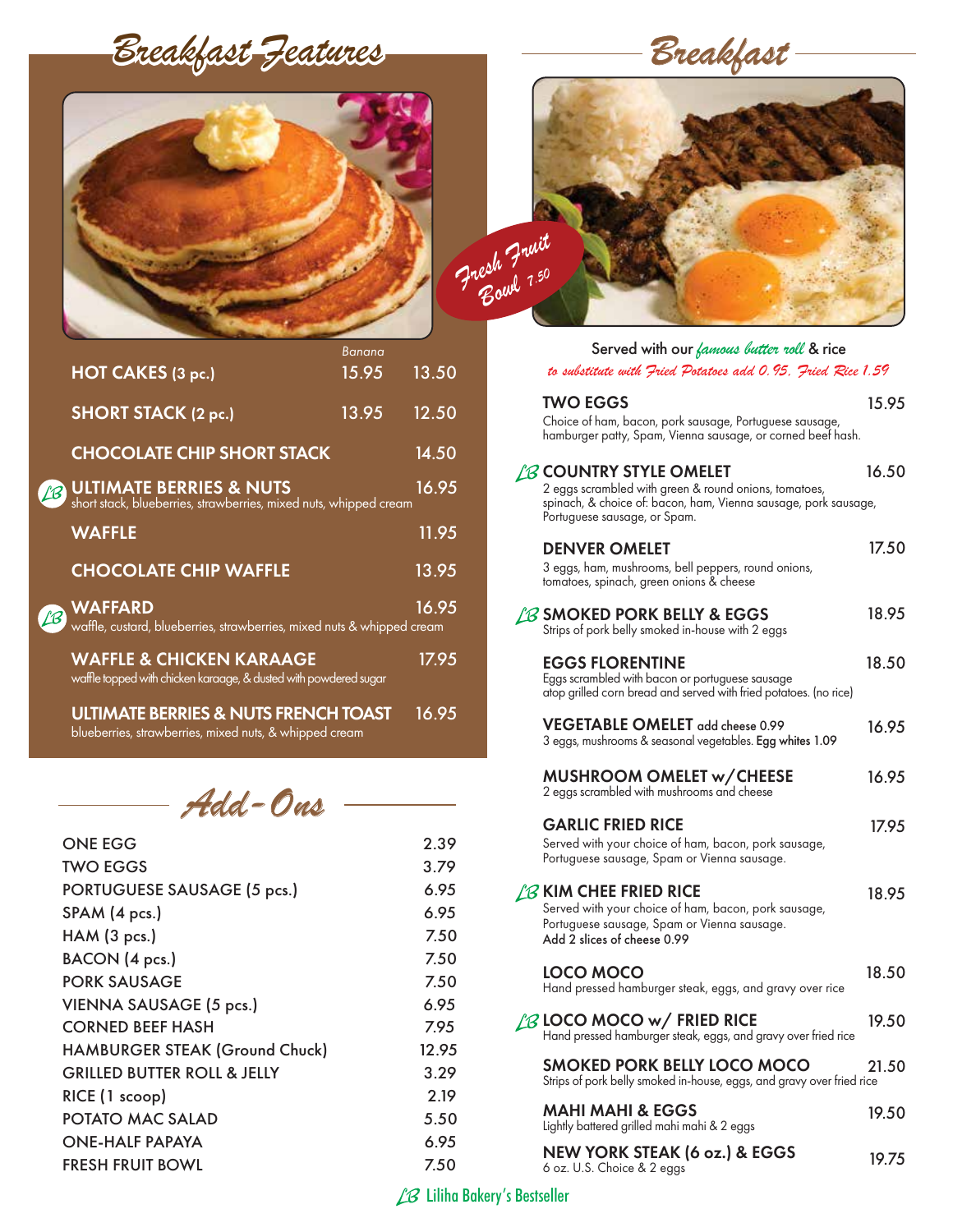*Daily Specials*



# CARVED PRIME RIB

*available from 11am* Served with our *famous butter roll*, rice, corn, and your choice of mixed greens or potato-mac salad *Substitue with Fried Potatoes 0.95*

**10 oz.** w/ au jus 29.65 16 oz. w/ au jus 38.95



## CARVED PRIME RIB & LOBSTER TAIL

*available from 11am*

10 oz. carved Prime Rib paired with Lobster tail .<br>Served with our *famous butter roll*, rice, corn, and your choice of mixed greens or potato-mac salad. *Substitue with Fried Potatoes 0.95*

49.95



# NEW YORK STEAK & SHRIMP

10 oz. New York steak with 4 pieces of grilled shrimp. Served with our *famous butter roll*, rice, corn, and your choice of mixed greens or potato-mac salad

*Substitue with Fried Potatoes 0.95*



# MUSHROOM CHICKEN

Served with our *famous butter roll*, rice, corn, and your choice of mixed greens or potato-mac salad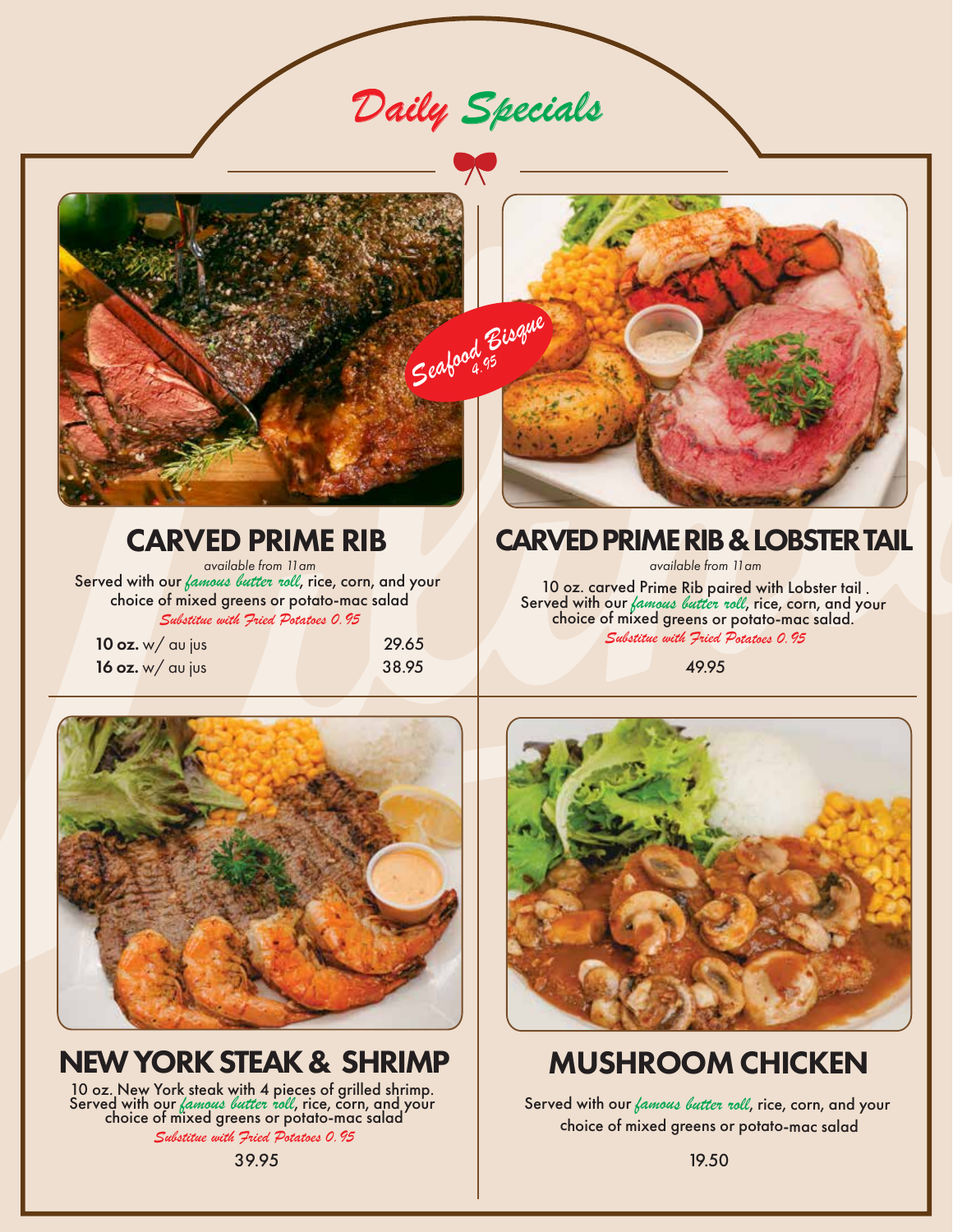*Lunch & Dinner* 

 *Local Favorites*



*Seafood Bisque 4.95*

 *Substitute with Fried Rice 1.59* Served with our *famous butter roll* , rice, and your choice of mixed greens or potato-mac salad

| <b>B HAMBURGER STEAK (Ground Chuck)</b> hand pressed | 18.95 |
|------------------------------------------------------|-------|
| <b>MEAT LOAF</b> w/ gravy                            | 18.95 |
| <b>BEEF TERIYAKI</b>                                 | 18.95 |
| <b>CHICKEN TERIYAKI</b> w/ pineapple                 | 20.50 |
| <b>CHICKEN TERIYAKI</b>                              | 18.95 |
| <b>SMOKED PINEAPPLE PORK BELLY</b>                   | 22.95 |
| <b>MUSHROOM CHICKEN</b>                              | 19.50 |
| <b>/B CHICKEN KARAAGE</b>                            | 18.95 |
| <b>GRILLED GARLIC CHICKEN w/ gravy</b>               | 18.95 |
| <b>CHICKEN CUTLET</b> w/ gravy                       | 18.95 |
| <b>GRILLED MAHI MAHI</b>                             | 22.95 |
| NEW YORK STEAK (10 oz.) & GRILLED SHRIMP             | 39.95 |
| <b>NEW YORK STEAK (10 oz.)</b>                       | 29.95 |
| <b>TWIN LOBSTER TAILS</b> (available from 11 am)     | 49.95 |
|                                                      |       |



Served with our *famous butter roll*

| ARUGULA SALAD w/ grilled salmon       | 21.95 |
|---------------------------------------|-------|
| <b>SPINACH SALAD</b> w/ garlic shrimp | 21.95 |
| <b>COBB SALAD</b> w/ grilled chicken  | 21.95 |

*Substitute with Fried Rice 1.59* Served with our *famous butter roll*, rice, corn, and your choice of mixed greens or potato-mac salad

| 18.95                                                                                                           |
|-----------------------------------------------------------------------------------------------------------------|
| 3 PC. FRIED CHICKEN MEAL (Breast, Drumstick, & Wing) 19.95                                                      |
| 19.75                                                                                                           |
| 23.95                                                                                                           |
| 26.95                                                                                                           |
| 26.95                                                                                                           |
| 12.50                                                                                                           |
| JUMBO GARLIC SHRIMP SAIMIN (3 pcs.) 1:<br>garnished w/spam, green onions, egg, fish cake, corn, & nori<br>15.95 |
|                                                                                                                 |

*Char-Broiled Burgers*



Ground Chuck hamburger patty served on a fresh baked bun with our famous fried potatoes, lettuce, tomato, onions, pickles, and mixed greens.

| <b>TERI BURGER</b>                                 | 18.50 |
|----------------------------------------------------|-------|
| <b>HAMBURGER DELUXE</b>                            | 17.95 |
| <b>CHEESEBURGER DELUXE</b>                         | 18.95 |
| $\angle$ B ULTIMATE BACON CHEESEBURGER w/mushrooms | 19.95 |
| Add avocado 1.99 Seafood Bisque 4.95               |       |

LB Liliha Bakery's Bestseller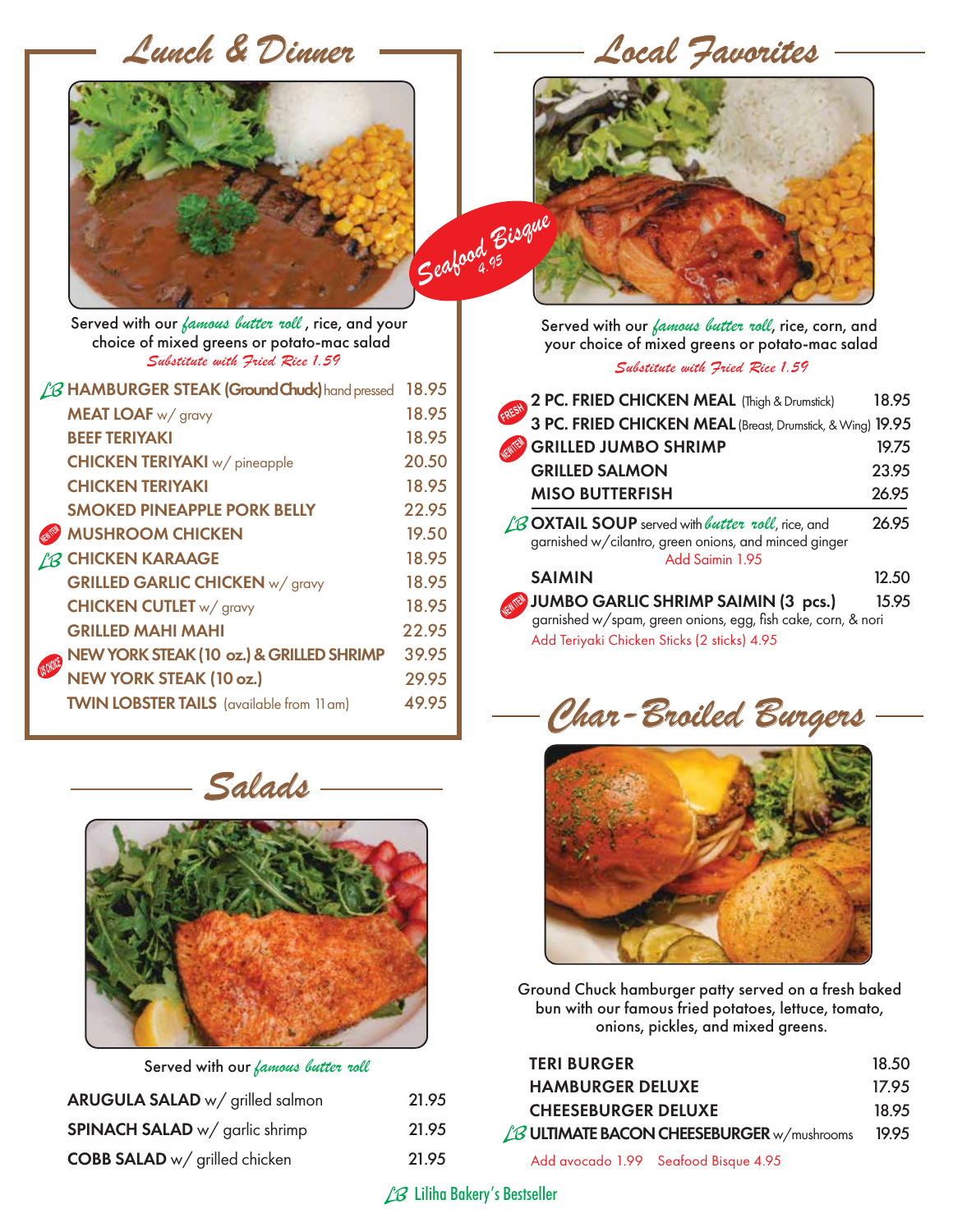*Sandwiches*



Served on a fresh house-baked crescent bread with mayonnaise, lettuce, tomato, alfalfa, pickles, mixed greens, and our famous fried potatoes.

| <b>GRILLED MAHI MAHI</b>          | 19.95 |
|-----------------------------------|-------|
| HAWAIIAN B.L.T. w/ Avocado        | 20.50 |
| B.L.T. w/ Avocado                 | 18.95 |
| TUNA w/ Avocado                   | 18.50 |
| HAM & CHEESE w/ Avocado           | 18.50 |
| <b>SWEET BREAD GRILLED CHEESE</b> | 12.50 |
| PRIME RIB FRENCH DUNK with au jus | 17.95 |



*Classic Milkshakes*

made with **Häagen-Dazs** 



| <b>COFFEE FLOAT</b>           | 11.50 |
|-------------------------------|-------|
| <b>ORANGE CREAM MILKSHAKE</b> | 11.50 |
| <b>CHOCOLATE MILKSHAKE</b>    | 11.50 |
| STRAWBERRY MILKSHAKE          | 11.50 |
| <b>VANILLA MILKSHAKE</b>      | 11.50 |

*Beverages*



| <b>COFFEE</b>                                                                                  | 3.95 |
|------------------------------------------------------------------------------------------------|------|
| <b>ICED COFFEE</b>                                                                             | 3.95 |
| <b>PLANTATION ICED TEA</b>                                                                     | 5.95 |
| <b>GUAVA PLANTATION ICED TEA</b>                                                               | 5.95 |
| <b>HOT TEA</b>                                                                                 | 3.95 |
| <b>MILK</b>                                                                                    | 4.50 |
| <b>CHOCOLATE MILK</b>                                                                          | 4.50 |
| <b>HOT CHOCOLATE</b> with whipped cream                                                        | 4.50 |
| <b>SOFT DRINK</b><br>Coke, Diet Coke, Sprite, Root Beer, Dr. Pepper, Lemonade, or Fruit Punch. | 3.85 |
| <b>ORANGE JUICE</b>                                                                            | 5.95 |
| <b>GUAVA JUICE</b>                                                                             | 5.95 |
|                                                                                                |      |



*Some things never change.... And at Liliha Bakery, that's a good thing!*

Established in 1950